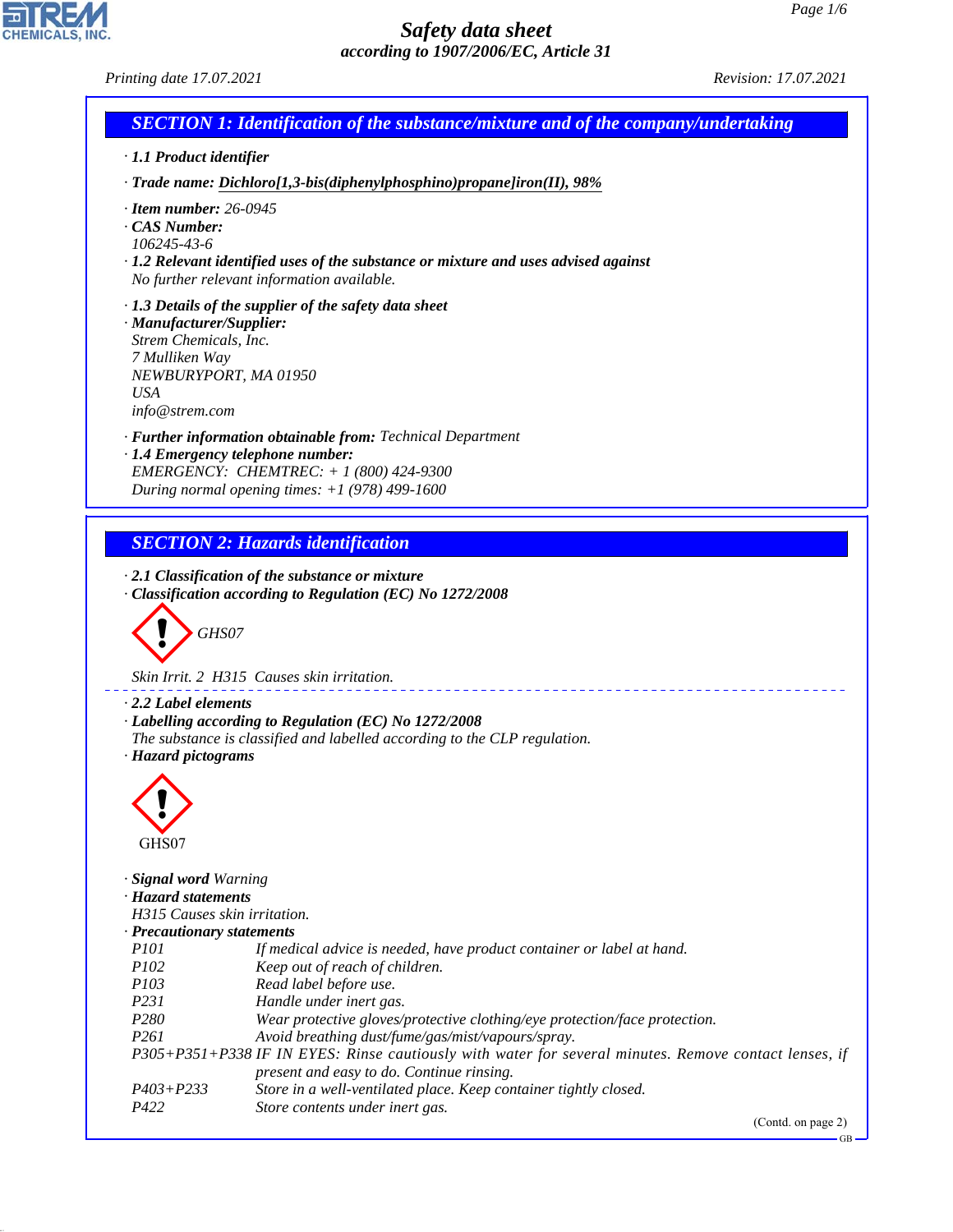*Printing date 17.07.2021 Revision: 17.07.2021*

*Trade name: Dichloro[1,3-bis(diphenylphosphino)propane]iron(II), 98%*

(Contd. of page 1)

- *· 2.3 Other hazards*
- *· Results of PBT and vPvB assessment*
- *· PBT: Not applicable.*
- *· vPvB: Not applicable.*

#### *SECTION 3: Composition/information on ingredients*

- *· 3.1 Chemical characterisation: Substances*
- *· CAS No. Description*
- *106245-43-6 Dichloro[1,3-bis(diphenylphosphino)propane]iron(II), 98%*

#### *SECTION 4: First aid measures*

- *· 4.1 Description of first aid measures*
- *· After inhalation: In case of unconsciousness place patient stably in side position for transportation.*
- *· After skin contact: Immediately wash with water and soap and rinse thoroughly.*
- *· After eye contact: Rinse opened eye for several minutes under running water. Then consult a doctor.*
- *· After swallowing: If symptoms persist consult doctor.*
- *· 4.2 Most important symptoms and effects, both acute and delayed No further relevant information available.*
- *· 4.3 Indication of any immediate medical attention and special treatment needed No further relevant information available.*

#### *SECTION 5: Firefighting measures*

- *· 5.1 Extinguishing media*
- *· Suitable extinguishing agents: Use fire extinguishing methods suitable to surrounding conditions.*
- *· 5.2 Special hazards arising from the substance or mixture No further relevant information available.*
- *· 5.3 Advice for firefighters*
- *· Protective equipment: No special measures required.*

#### *SECTION 6: Accidental release measures*

- *· 6.1 Personal precautions, protective equipment and emergency procedures Not required.*
- *· 6.2 Environmental precautions: Do not allow to enter sewers/ surface or ground water.*
- *· 6.3 Methods and material for containment and cleaning up: Ensure adequate ventilation.*
- *· 6.4 Reference to other sections*
- *See Section 7 for information on safe handling.*
- *See Section 8 for information on personal protection equipment.*
- *See Section 13 for disposal information.*

# *SECTION 7: Handling and storage*

- *· 7.1 Precautions for safe handling Ensure good ventilation/exhaustion at the workplace. Open and handle receptacle with care.*
- *· Handling: Handle under inert gas.*

44.1.1

*· Information about fire - and explosion protection: No special measures required.*

(Contd. on page 3)

GB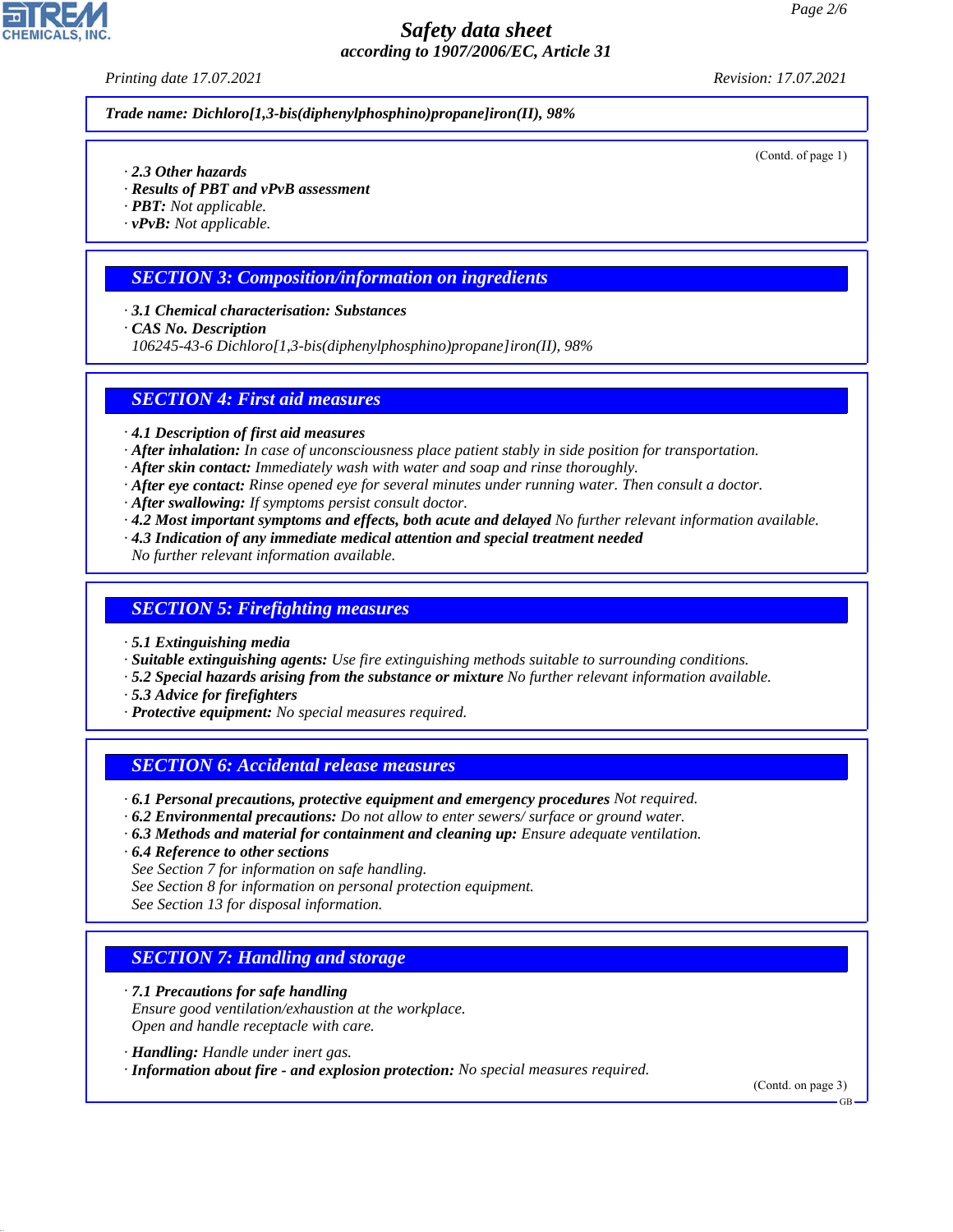*Printing date 17.07.2021 Revision: 17.07.2021*

*Trade name: Dichloro[1,3-bis(diphenylphosphino)propane]iron(II), 98%*

(Contd. of page 2)

- *· 7.2 Conditions for safe storage, including any incompatibilities*
- *· Storage: Store contents under inert gas.*
- *· Requirements to be met by storerooms and receptacles: No special requirements.*
- *· Information about storage in one common storage facility: Not required.*
- *· Further information about storage conditions: None.*
- *· 7.3 Specific end use(s) No further relevant information available.*

#### *SECTION 8: Exposure controls/personal protection*

- *· Additional information about design of technical facilities: No further data; see item 7.*
- *· 8.1 Control parameters*
- *· Ingredients with limit values that require monitoring at the workplace: Not required.*
- *· Additional information: The lists valid during the making were used as basis.*
- *· 8.2 Exposure controls*
- *· Personal protective equipment:*
- *· General protective and hygienic measures:*
- *Keep away from foodstuffs, beverages and feed. Immediately remove all soiled and contaminated clothing*
- *Wash hands before breaks and at the end of work.*
- *Avoid contact with the skin.*
- *Avoid contact with the eyes and skin.*
- *· Respiratory protection:*

*In case of brief exposure or low pollution use respiratory filter device. In case of intensive or longer exposure use self-contained respiratory protective device.*

*· Protection of hands:*



44.1.1

\_S*Protective gloves*

*The glove material has to be impermeable and resistant to the product/ the substance/ the preparation. Due to missing tests no recommendation to the glove material can be given for the product/ the preparation/ the chemical mixture.*

*Selection of the glove material on consideration of the penetration times, rates of diffusion and the degradation*

*· Material of gloves*

*The selection of the suitable gloves does not only depend on the material, but also on further marks of quality and varies from manufacturer to manufacturer.*

*· Penetration time of glove material*

*The exact break through time has to be found out by the manufacturer of the protective gloves and has to be observed.*

*· Eye protection: Safety glasses*

| .9.1 Information on basic physical and chemical properties<br>· General Information |                       |                    |
|-------------------------------------------------------------------------------------|-----------------------|--------------------|
| $\cdot$ Appearance:                                                                 |                       |                    |
| Form:                                                                               | Solid                 |                    |
| Colour:                                                                             | Not determined.       |                    |
| $\cdot$ Odour:                                                                      | <i>Characteristic</i> |                    |
| Odour threshold:                                                                    | Not determined.       |                    |
| $\cdot$ pH-value:                                                                   | Not applicable.       |                    |
| $\cdot$ Change in condition<br>Melting point/freezing point:                        | Undetermined.         |                    |
|                                                                                     |                       | (Contd. on page 4) |

GB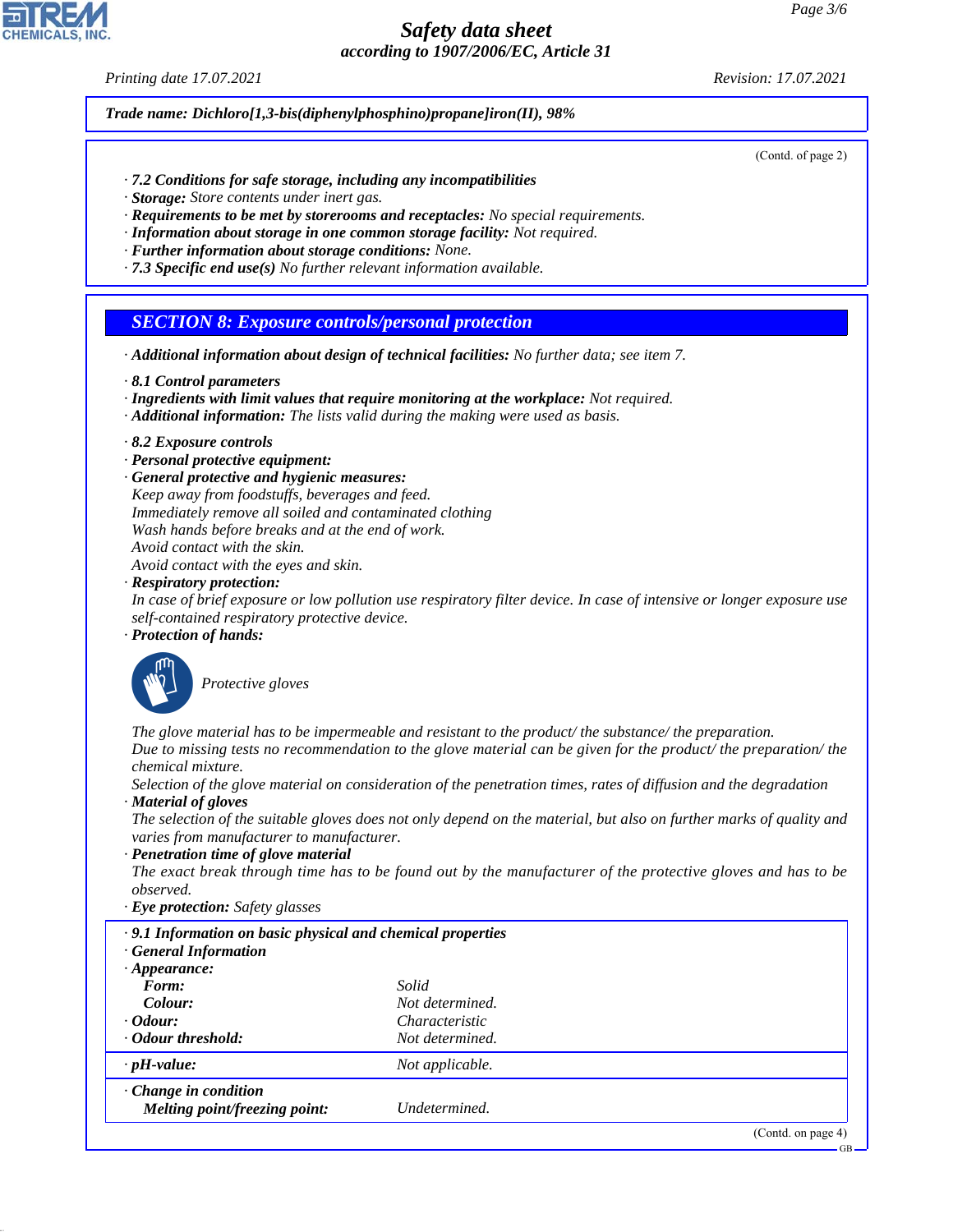*Printing date 17.07.2021 Revision: 17.07.2021*

**CHEMICALS, INC.** 

*Trade name: Dichloro[1,3-bis(diphenylphosphino)propane]iron(II), 98%*

|                                                        | (Contd. of page 3)                            |
|--------------------------------------------------------|-----------------------------------------------|
| Initial boiling point and boiling range: Undetermined. |                                               |
| · Flash point:                                         | Not applicable.                               |
| · Flammability (solid, gas):                           | Not determined.                               |
| · Ignition temperature:                                |                                               |
| Decomposition temperature:                             | Not determined.                               |
| $\cdot$ Auto-ignition temperature:                     | Not determined.                               |
| · Explosive properties:                                | Product does not present an explosion hazard. |
| · Explosion limits:                                    |                                               |
| Lower:                                                 | Not determined.                               |
| <b>Upper:</b>                                          | Not determined.                               |
| · Vapour pressure:                                     | Not applicable.                               |
| $\cdot$ Density:                                       | Not determined.                               |
| $\cdot$ Relative density                               | Not determined.                               |
| · Vapour density                                       | Not applicable.                               |
| $\cdot$ Evaporation rate                               | Not applicable.                               |
| · Solubility in / Miscibility with                     |                                               |
| water:                                                 | <i>Insoluble.</i>                             |
| · Partition coefficient: n-octanol/water:              | Not determined.                               |
| · Viscosity:                                           |                                               |
| Dynamic:                                               | Not applicable.                               |
| Kinematic:                                             | Not applicable.                               |
| · Solvent content:                                     |                                               |
| Organic solvents:                                      | $0.0\%$                                       |
| $VOC$ (EC)                                             | $0.00\%$                                      |
| Solids content:                                        | 100.0%                                        |
| . 9.2 Other information                                | No further relevant information available.    |

# *SECTION 10: Stability and reactivity*

*· 10.1 Reactivity No further relevant information available.*

*· 10.2 Chemical stability*

*· Thermal decomposition / conditions to be avoided: No decomposition if used according to specifications.*

*· 10.3 Possibility of hazardous reactions No dangerous reactions known.*

*· 10.4 Conditions to avoid No further relevant information available.*

*· 10.5 Incompatible materials: No further relevant information available.*

*· 10.6 Hazardous decomposition products: No dangerous decomposition products known.*

# *SECTION 11: Toxicological information*

*· 11.1 Information on toxicological effects*

*· Acute toxicity Based on available data, the classification criteria are not met.*

*· Primary irritant effect:*

*· Skin corrosion/irritation*

*Causes skin irritation.*

44.1.1

(Contd. on page 5)

GB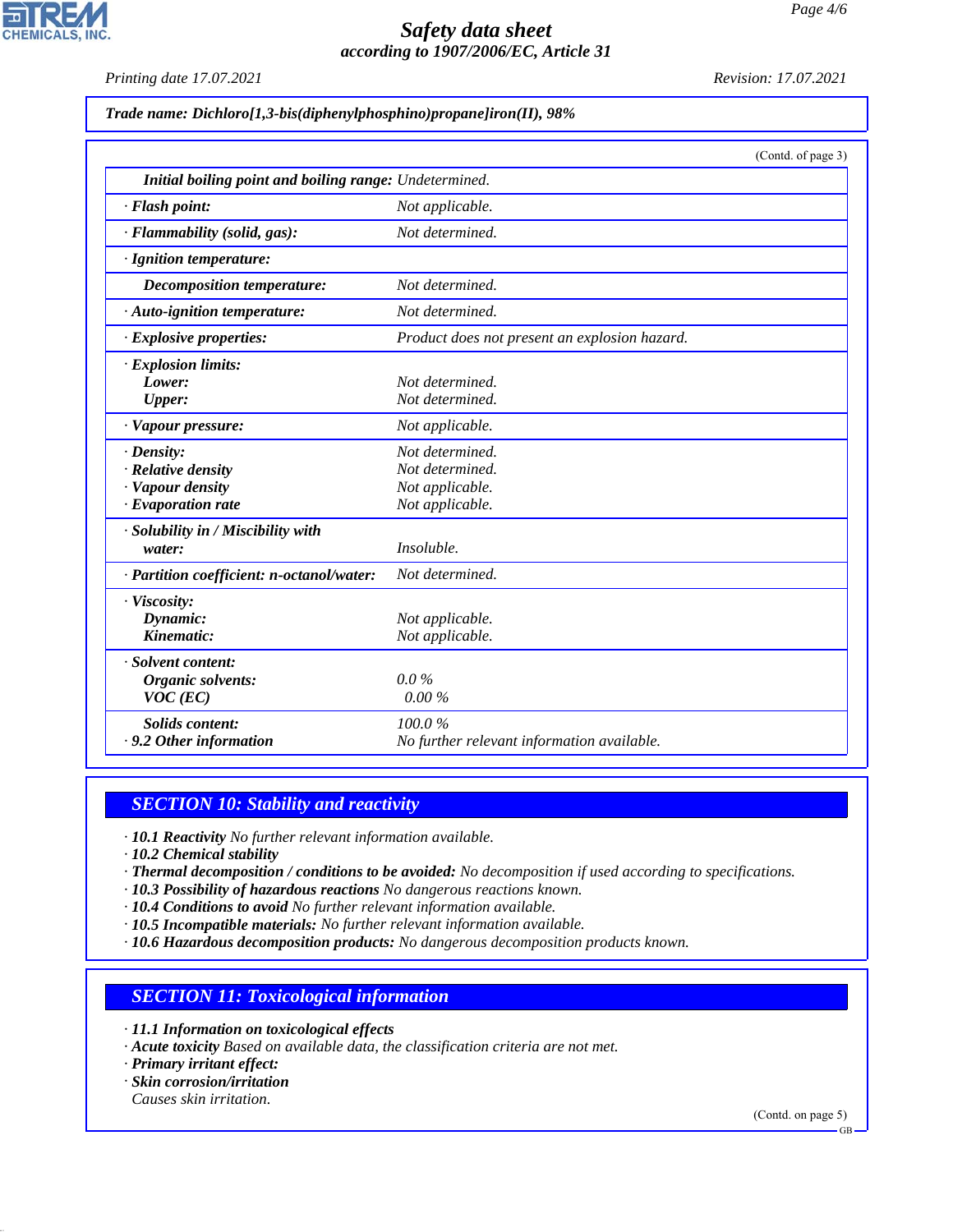*Printing date 17.07.2021 Revision: 17.07.2021*

*Trade name: Dichloro[1,3-bis(diphenylphosphino)propane]iron(II), 98%*

- (Contd. of page 4)
- *· Serious eye damage/irritation Based on available data, the classification criteria are not met. · Respiratory or skin sensitisation Based on available data, the classification criteria are not met.*
- *· CMR effects (carcinogenity, mutagenicity and toxicity for reproduction)*
- *· Germ cell mutagenicity Based on available data, the classification criteria are not met.*
- *· Carcinogenicity Based on available data, the classification criteria are not met.*
- *· Reproductive toxicity Based on available data, the classification criteria are not met.*
- *· STOT-single exposure Based on available data, the classification criteria are not met.*
- *· STOT-repeated exposure Based on available data, the classification criteria are not met.*
- *· Aspiration hazard Based on available data, the classification criteria are not met.*

#### *SECTION 12: Ecological information*

*· 12.1 Toxicity*

- *· Aquatic toxicity: No further relevant information available.*
- *· 12.2 Persistence and degradability No further relevant information available.*
- *· 12.3 Bioaccumulative potential No further relevant information available.*
- *· 12.4 Mobility in soil No further relevant information available.*
- *· Additional ecological information:*
- *· General notes:*

*Water hazard class 1 (German Regulation) (Self-assessment): slightly hazardous for water*

*Do not allow undiluted product or large quantities of it to reach ground water, water course or sewage system.*

- *· 12.5 Results of PBT and vPvB assessment*
- *· PBT: Not applicable.*
- *· vPvB: Not applicable.*
- *· 12.6 Other adverse effects No further relevant information available.*

# *SECTION 13: Disposal considerations*

- *· 13.1 Waste treatment methods*
- *· Recommendation*

44.1.1

*Must not be disposed together with household garbage. Do not allow product to reach sewage system.*

- *· Uncleaned packaging:*
- *· Recommendation: Disposal must be made according to official regulations.*

| $\cdot$ 14.1 UN-Number                  |               |  |
|-----------------------------------------|---------------|--|
| ADR, ADN, IMDG, IATA                    | not regulated |  |
| $\cdot$ 14.2 UN proper shipping name    |               |  |
| · ADR, ADN, IMDG, IATA                  | not regulated |  |
| $\cdot$ 14.3 Transport hazard class(es) |               |  |
| ADR, ADN, IMDG, IATA                    |               |  |
| · Class                                 | not regulated |  |
| $\cdot$ 14.4 Packing group              |               |  |
| · ADR, IMDG, IATA                       | not regulated |  |
| $\cdot$ 14.5 Environmental hazards:     |               |  |
| · Marine pollutant:                     | No            |  |